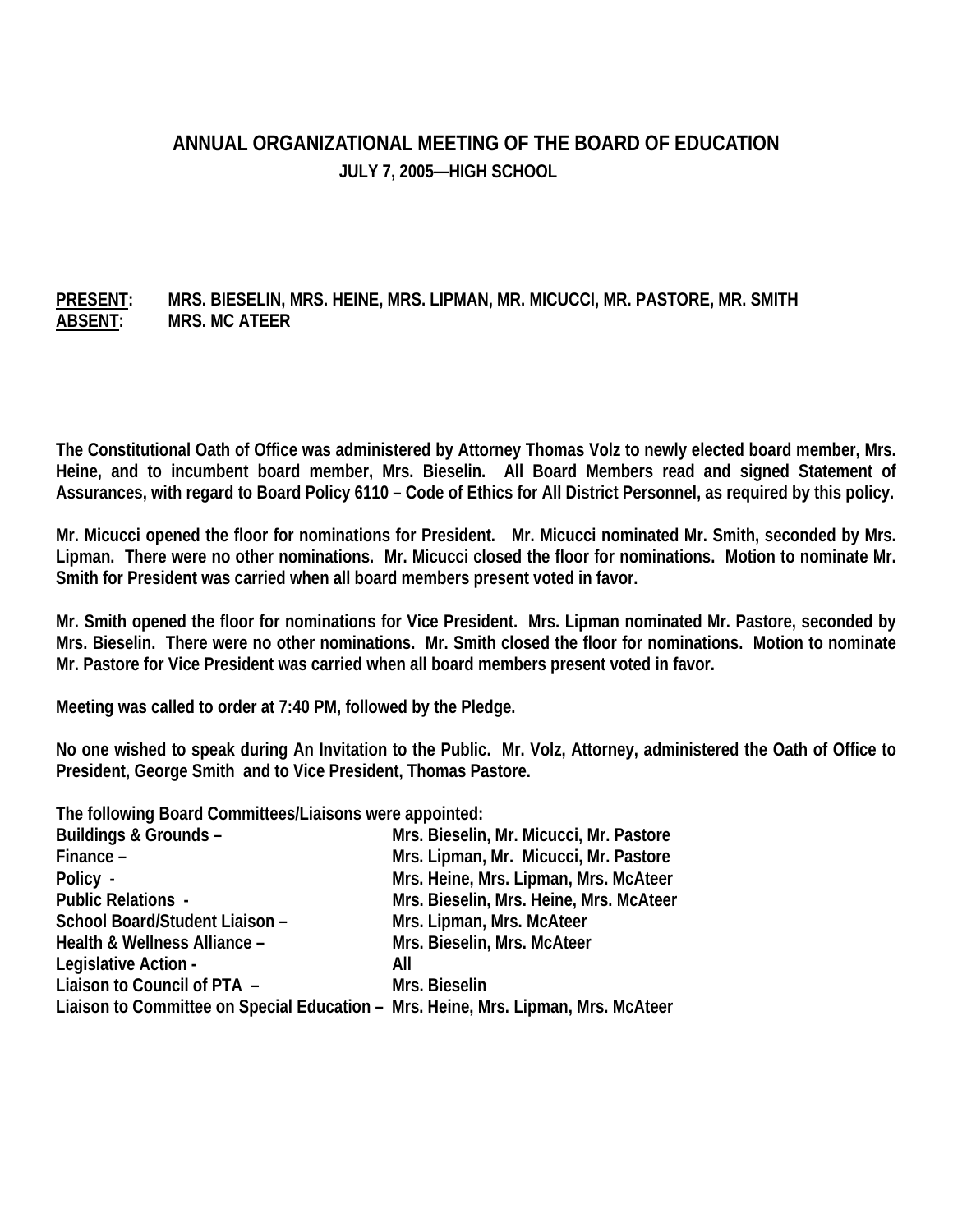**Page 2 – Organizational Meeting – July 7, 2005** 

**Motion was made by Mr. Micucci, seconded by Mrs. Lipman and carried when all board members present voted in favor to appoint CAROLYN J. CROSS as DISTRICT CLERK for the 2005-06 school year.** 

**Motion was made by Mrs. Bieselin, seconded by Mrs. Lipman and carried when all board members present voted in favor to appoint JUNE MELLON as DISTRICT TREASURER for the 2005-06 school year.** 

**Motion was made by Mr. Micucci, seconded by Mrs.Bieselin and carried when all board members present voted in favor to appoint BOARD OF REGISTRATION, 2005-06 SCHOOL YEAR: LAURALEE BENNETT, ANNE KUHLWILM, DOROTHY NICHOLL, VIRGINIA JONES, and alternates Kelly Cross, Barbara Shien and Rhonda Rauch.** 

**Motion was made by Mrs. Bieselin, seconded by Mrs. Lipman and carried when all board members present voted in favor to set amount of TREASURER'S BOND, 2005-06 school year, at \$1,000,000.** 

**Motion was made by Mr. Pastore, seconded by Mrs. Bieselin and carried when all board members present voted in favor to appoint ROBERT NOCELLA as PURCHASING AGENT for 2005-06 school year.** 

**Motion was made by Mrs. Bieselin, seconded by Mrs. Heine and carried when all board members present voted in favor to appoint JEANNE KOEPER as RECORDS ACCESS OFFICER for 2005-06 school year.** 

**Motion was made by Mr. Pastore, seconded by Mr. Micucci and carried when all board members present voted in favor to appoint R.S. ABRAMS & CO. LLP as DISTRICT AUDITORS for 2005-06 school year, subject to finalization of engagement letter as approved by counsel.** 

**Motion was made by Mr. Micucci, seconded by Mrs. Bieselin and carried when all board members present voted in favor to appoint GUERCIO AND GUERCIO as ATTORNEY/LEGAL OFFICER for District, 2005-06 school year.** 

**Motion was made by Mrs. Bieselin, seconded by Mr. Micucci and carried when all board members present voted in favor to appoint JOHN GRILLO as DISTRICT ARCHITECT for 2005-06 school year.** 

**Motion was made by Mr. Micucci, seconded by Mrs. Bieselin and carried when all board members present voted in favor to appoint CHIEF/SCHOOL PHYSICIANS for 2005-06 school year –Dr. Marc C. Cimmino, Chief School Physician; Dr. Robert Smolarz, Dr. Robert J. Maccone, Dr. Leonard P. Savino, L.. Atkinson, RPA, Dr. Jorge Monges, Dr. Paul Greenblatt, Dr. Costa Constantatos, Dr. Joseph Tommasino, RPA, Dr. Jennifer Mingione, Dr. Ira Woletsky, Dr. Tracy Onal.** 

**Motion was made by Mrs. Bieselin, seconded by Mrs. Lipman and carried when all board members present voted in favor to approve NEWSPAPERS DESIGNATED TO CARRY LEGAL NOTICES for 2005-06 school year: THE BABYLON BEACON and NEWSDAY.** 

**Motion was made by Mr. Pastore, seconded by Mrs. Bieselin and carried when all board members present voted in favor to approve DESIGNATED DEPOSITORIES for 2005-06 school year: FLEET BANK, CITIBANK, J.P. MORGAN CHASE, NORTH FORK BANK, BANK OF NEW YORK, CLASS (New York Cooperative Liquid Assets Securities System), Bank of America, Commerce Bank.**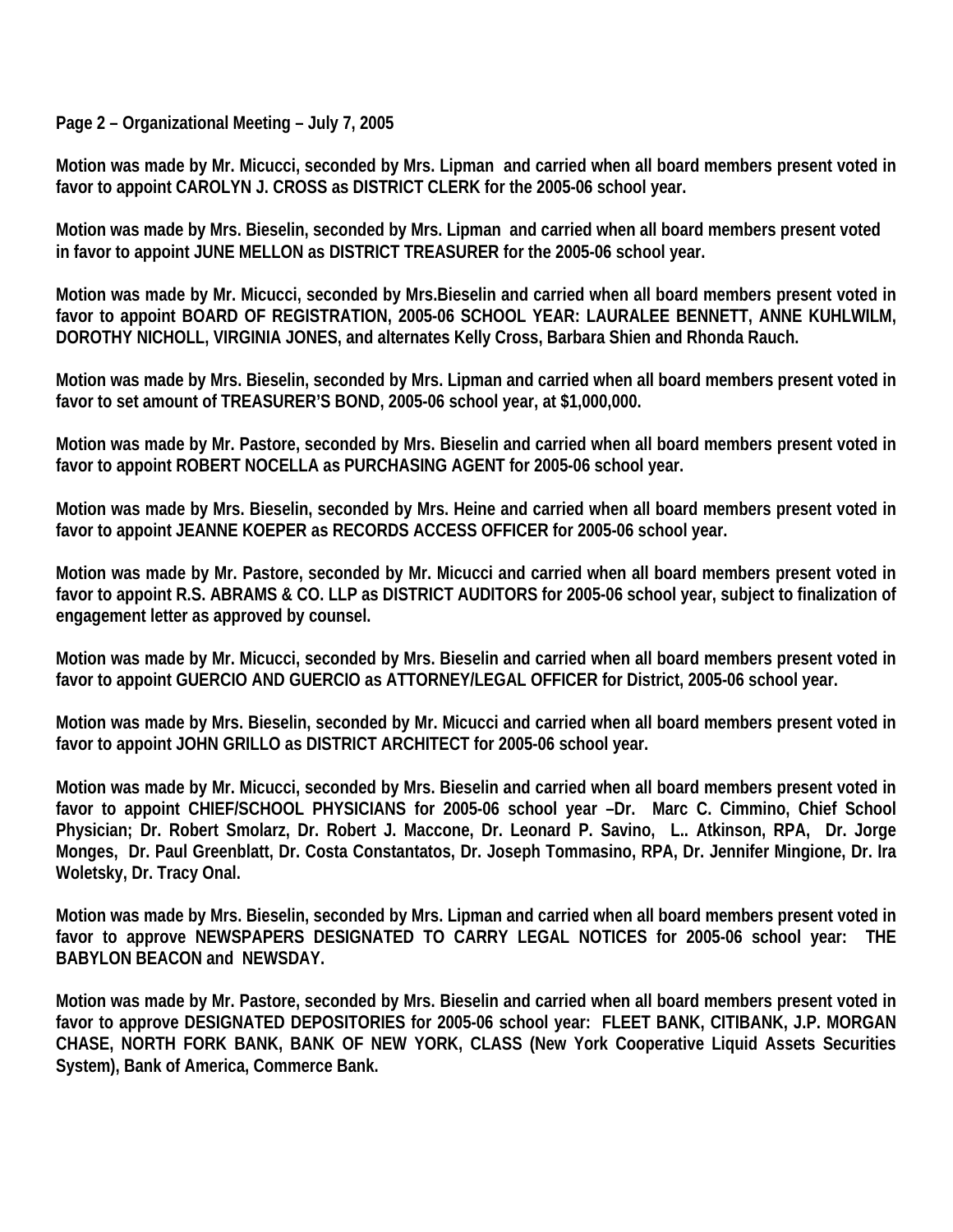## **Page 3 – Organizational Meeting – July 7, 2005**

**Motion was made by Mrs. Bieselin, seconded by Mrs. Lipman and carried when all board members present voted in favor to approve 2005-06 COMMITTEE ON SPECIAL EDUCATION AND COMMITTEE ON PRE SCHOOL SPECIAL EDUCATION/Alternates/Secretaries (list attached in Supplemental File).** 

**Motion was made by Mr. Micucci, seconded by Mrs. Bieselin and carried when all board members present voted in favor to approve reappointment of DISTRICT TEAM--NEW COMPACT FOR LEARNING 2005-06 COMMITTEE: Mrs. Maria Pecorale-Chamber of Commerce, Mrs. Luann Dunne-CSEA, Mr. Jerry Mangone-Local 424, High School Representative-PTA High School, Middle School Representative-PTA Middle School, Elementary Representative-PTA Elementary School, Student Senate President, Dr. Beth V. Blau-Superintendent, Mrs. Michelle D'Amour-WIASA-Elementary, Mrs. Anne Shierant-WIASA-Middle School, Mr. Ken Hartill-WIASA-High School, Mr. William Sorrese-WITA Middle School, Mrs. Catherine Dolan-Stefanak-WITA Elementary, and Mr. Joseph Dixon-WITA-High School (PTA names for approval at a later date).** 

 **Motion was made by Mrs. Bieselin, seconded by Mrs. Lipman to approve 2005-06 HEALTH AND WELLNESS ALLIANCE MEMBERS: Dr. Beth Blau, Sharon Bieselin, Angie Carpenter, Michelle Falco, Gale Feldman, John Fernandez, Brian Ferruggiari, JoAnn Graceffo, Ken Hartill, JoAnn Hilbert, Rich Ipoiliti, Bernie Jones, Chris Kaigh, Karyn Kirschbaum, Fred Koelbel, Walter Lace, Nancy Lenz, Jack Maniscalco, Barbara McAteer, Tricia Mileti, John Mullins, Sue O'Connor, Phyllis Paladino, Nicole Perperis, Maryanne Pfeiffer, Chris Pulitano, Ellen Quaglio, PO Al Ray, Susan Salus, J. Wayne Shierant, George Smith, Karen Sossin, Victoria Spedale, Doug Sutherland, Debbie Vertovez, Jamie Winkler, Dick Zeitler, Dr. Marc Cimmino-Chief School Physician.** 

**Motion was made by Mr. Micucci, seconded by Mr. Pastore and carried when all board members present voted in favor to approve the following resolution and appoint IMPARTIAL HEARING OFFICERS, 2005-06: WHEREAS, the Regulations of the Commissioner of Education, Subchapter P, Part 200, amended January 6, 2000, Section 200.2 (e) states that "the Board of Education or Trustees of each school district shall establish a list of: (1) the names and resumes of all impartial hearing officers who are (i) Certified by the Commissioner of Education pursuant to section 200.1(x)(2) of this part and; (ii) Available to serve in the district in hearings conducted pursuant to Education Law section 4404(1). Appointment of hearing officers pursuant to Education Law section 4404(1) shall be made only from such list and in accordance with the rotation selection process prescribed herein. Such names will be listed in alphabetical order. Selection from such list shall be made on a rotational basis beginning with the first name appearing after the hearing officer who last served or, in the event no hearing officer on the list has served, beginning with the first name appearing on such list. Should that hearing officer decline appointment, the board shall proceed through such list, offering appointment to each successive hearing officer whose name next appears on the list, until such appointment is accepted. The name of any newly certified hearing officer who is available to serve in the district shall be inserted into the list in alphabetical order. (List attached in Supplemental File)** 

**Motion was made by Mrs. Bieselin, seconded by Mr. Pastore and carried when all board members present voted in favor to approve list of DATES/BUILDING SITES FOR 2005-06 REGULAR MEETINGS AND PLANNING SESSION MEETINGS OF THE BOARD OF EDUCATION. (attached)** 

**Motion was made by Mr. Micucci, seconded by Mr. Pastore and carried when all board members present voted in favor to set DATE/TIME for WEST ISLIP HIGH SCHOOL COMMENCEMENT: Saturday, June 24, 2006 at 10:00 AM (alternate rain date/time: Sunday, June 25, 2006 at 2:00 PM).**